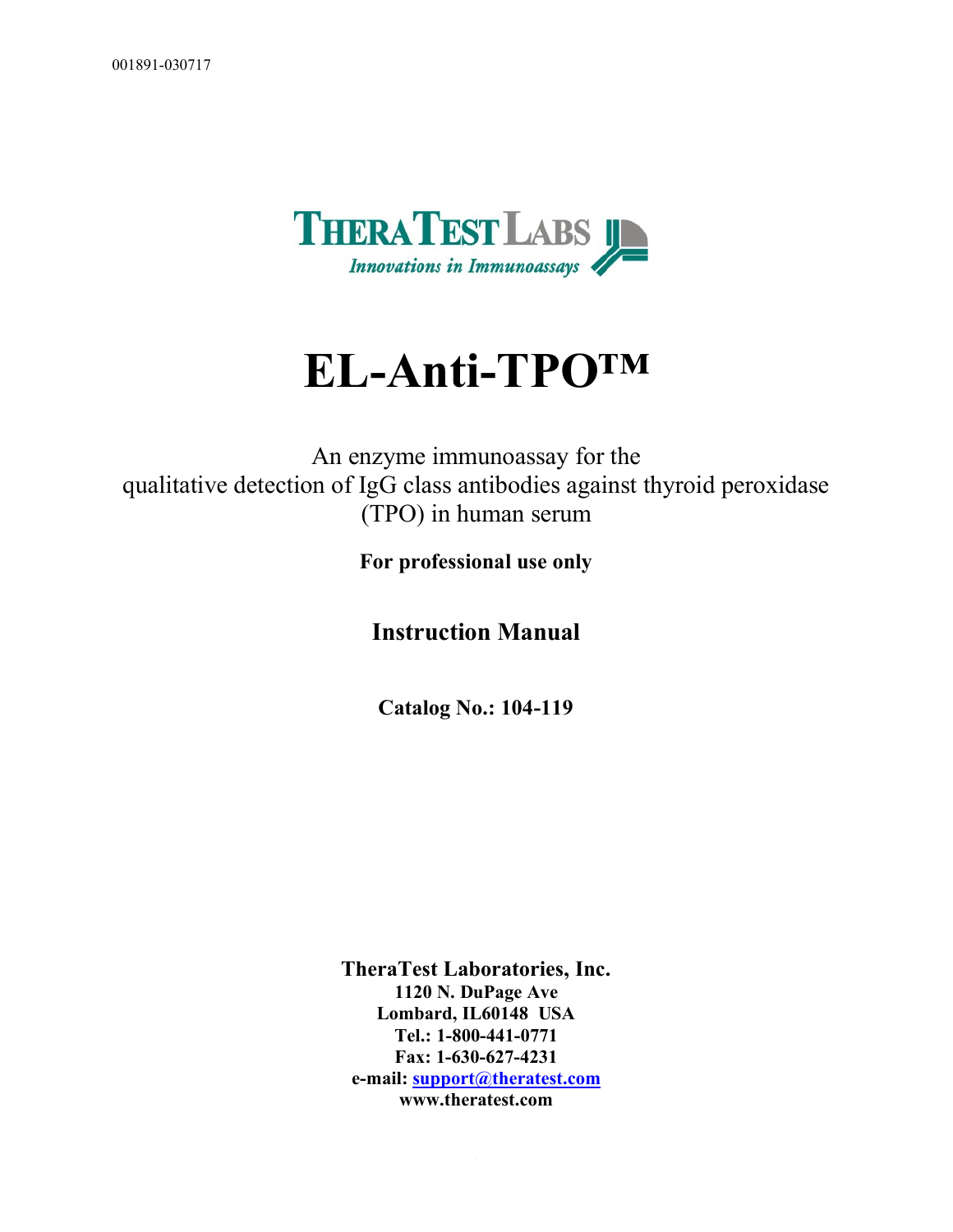## **TABLE OF CONTENTS**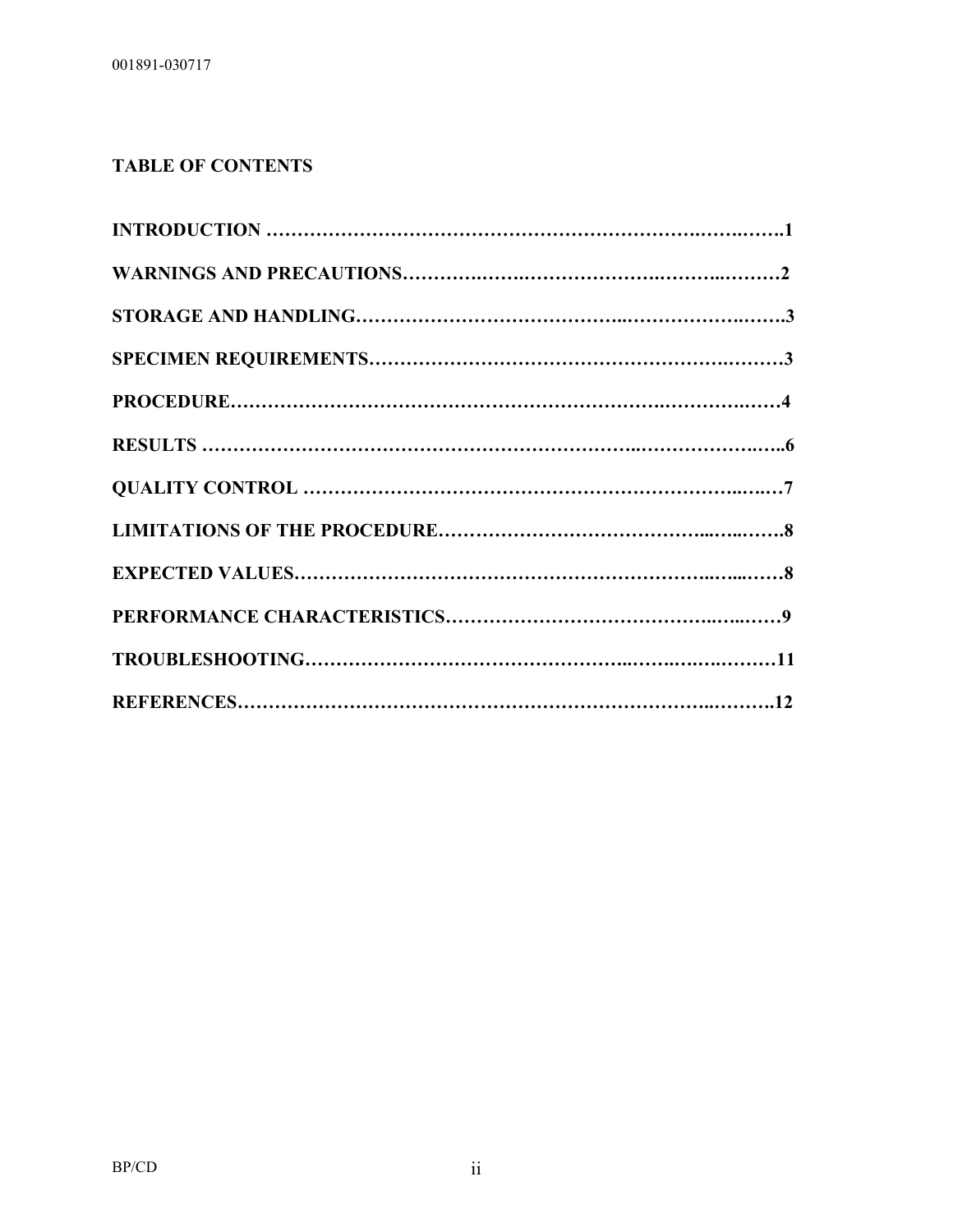## **INTRODUCTION**

## **Intended use**

#### *For in vitro diagnostic use*

The **TheraTest EL-Anti-TPO™** is an enzyme immunoassay for qualitative detection with numerical expression of IgG class antibodies against thyroid peroxidase (TPO) in human serum. The **TheraTest EL-Anti-TPO™** assay is intended for use as an aid in the diagnosis of autoimmune thyroid disorders in conjunction with other clinical findings and laboratory tests.

#### **Summary and Explanation**

Autoimmune thyroid diseases include Hashimoto's thyroiditis, Graves' disease and various other conditions, like postpartum, silent or subclinical thyroiditis. Thyroid peroxidase (TPO) and thyroglobulin are important autoantigens involved in the pathogenesis of autoimmune thyroid diseases, and autoantibodies directed against these molecules are important aids for diagnosis (1, 2). TPO is a membrane-bound glycoprotein enzyme of 107 kDa in the thyroid tissue that liberates iodine for addition onto tyrosine residues of thyroglobulin for the production of thyroxine  $(T_4)$  or triiodothyronine  $(T_3)$ .

Autoimmune thyroid disease, based on the data of comprehensive studies, is a frequent condition (3-6). Its prevalence is higher in women than in men, and increases with age. In the US population, hypothyroidism was found in 4.6% of more than 17,000 individuals (0.3% clinical and 4.3% subclinical), while hyperthyroidism was found in 1.3% of the study subjects (0.5% clinical and 0.7% subclinical) (5).

Anti-TPO antibodies are present in ~95% of patients with Hashimoto's thyroiditis and silent thyroiditis, and are also present in  $\sim 85\%$  of patients with Graves' disease (1, 2). However, anti-TPO antibodies are relatively frequent (10-12%) in the disease free population (3-6). Their occurrence is more common in women than in men, and among the elderly. The presence of anti-TPO antibodies is a risk factor for developing autoimmune thyroid disease (1, 6-8). In anti-TPO positive patients, thyroid clinical examination and TSH determination could be recommended to detect subclinical thyroid dysfunction. Autoimmune thyroiditis is more prevalent in subjects with various autoimmune and non-autoimmune disorders and some genetic conditions. These include rheumatoid arthritis, diabetes mellitus, celiac disease, scleroderma, SLE, autoimmune polyglandular syndromes, Down syndrome, autoimmune liver diseases and pernicious anemia (2, 7, 9-13).

#### **Principle of the procedure**

The **TheraTest EL-Anti-TPO™ assay** is a solid phase enzyme immunoassay for the qualitative detection of anti-TPO antibodies. The wells of 96-well polystyrene plates have been coated with native human TPO antigen. The wells are incubated with a Calibrator, diluted serum specimens, Specimen Diluent Blank, and Controls. During the incubation, the antibodies present in the test sample bind to the solid phase antigen. Then the wells are washed, and horseradish-peroxidase labeled anti-human IgG (Fc $\gamma$  specific) is incubated in the wells. Unbound anti-IgG antibody is removed by aspiration and washing. A specific chromogen substrate is added to the wells, and the autoantibody + anti-IgG complex is detected by a resulting color change, which is measured by a spectrophotometric enzyme immunoassay reader. A direct relationship exists between the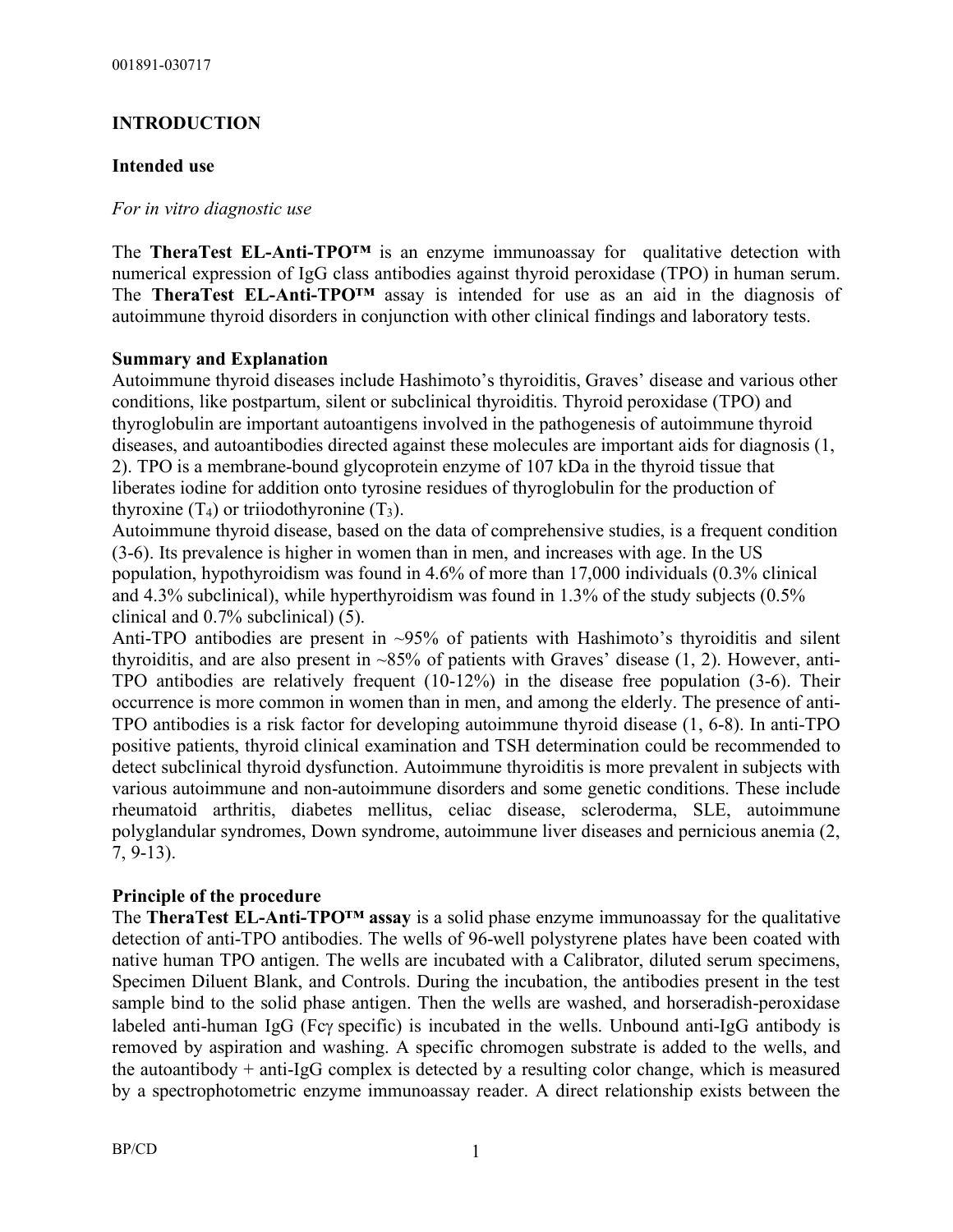amount of anti-TPO antibodies in the specimen and the absorbance value detected by the spectrophotometer. Results are reported as U/ml (qualitative method with numerical expression) based on the value of the Calibrator provided.

## **WARNINGS AND PRECAUTIONS**

*For in vitro diagnostic use only*

#### **Reagents Containing Human Source Material**

Controls and Calibrators contain human serum. Treat as potentially infectious.When tested by FDA-cleared methods for the presence of antibody to HIV (Human Immunodeficiency Virus) and Hepatitis C Virus and for Hepatitis B Surface Antigen (HBsAg), the materials were nonreactive. While these methods are highly accurate, no test method can offer complete assurance that HIV, hepatitis virus or other infectious agents are absent. Therefore these materials and all patient specimens should be handled as though capable of transmitting infectious diseases. Human material should be handled in accordance with good laboratory practices using appropriate precautions as described in the Centers for Disease Control and Prevention/National Institutes of Health Manual, "Biosafety in Microbiological and Biomedical Laboratories 5th Edition", 1 December 2009 (2009-12-01), pages 1 – 416. Web site: https://www.cdc.gov/biosafety/publications/bmbl5/BMBL.pdf

#### **Stop Reagent (2 mol/L Phosphoric Acid)**

**Corrosive!** May cause severe burns upon contact with skin. Do not get in eyes, on skin, or on clothing. Do not ingest or inhale fumes. On contact, flush with copious amount of water for at least 15 minutes.

#### **Hazardous Substance Risk & Safety Phrases**:

R34 - Causes burns.

S26 - In case of contact with eyes, rinse immediately with plenty of water and seek medical advice.

S36/37/39 - Wear suitable protective clothing, gloves and eye/face protection

S45 - In case of accident or if you feel unwell, seek medical advice immediately (show label where possible).

#### **Chromogen**

**Irritant!** This product contains  $3.3^{\circ}$ ,  $5.5^{\circ}$ -tetramethylbenzidine (TMB) ( $\leq 0.05\%$ ), a chromogenic indicator of horseradish peroxidase activity. It has shown neither mutagenic nor carcinogenic effects in laboratory experiments (14).

#### **Hazardous Substance Risk & Safety Phrases:**

R36/37/38 – Irritating to eyes, respiratory system, and skin. Avoid inhalation and direct contact.

S24/25 – Avoid contact with skin or eyes.

S26 – In case of contact with eyes, rinse immediately with plenty of water and seek medical advice.

S36 – Wear suitable protective clothing.

S51 – Use only in well-ventilated areas.

#### **Reagents Containing Sodium Azide**

Calibrator and Controls contain sodium azide which can react with lead and copper plumbing to form highly explosive metal azides. On disposal, flush drain with large quantities of water to prevent azide build-up.

#### **Hazardous Substance Risk & Safety Phrases:**

R22 - Harmful if swallowed.

R36/37/38 - Irritating to eyes, respiratory system, and skin. Avoid inhalation and direct contact.

S26 - In case of contact with eyes, rinse immediately with plenty of water and seek medical advice.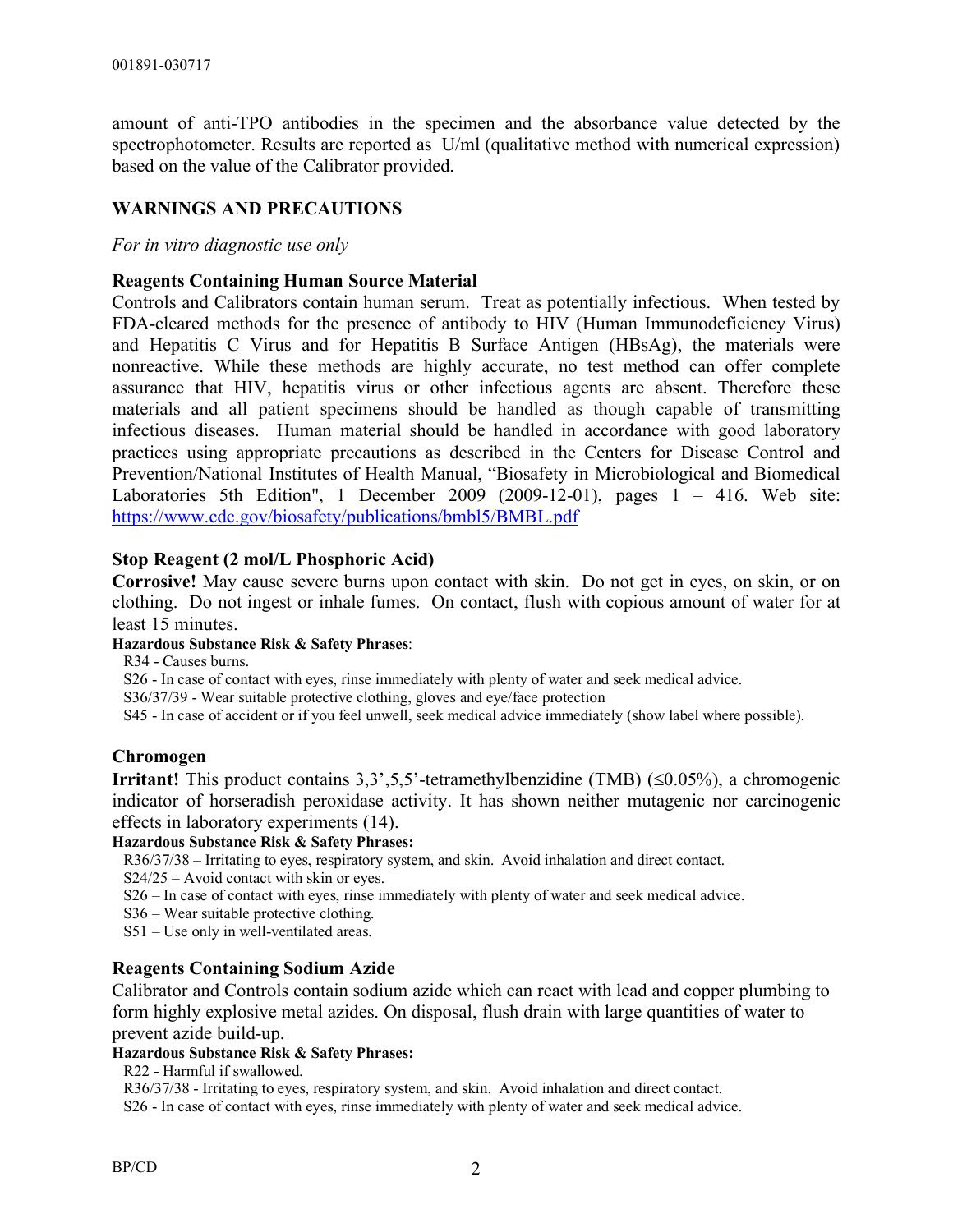S28 - After contact with skin, wash immediately with plenty of water.

- S36/37/39 Wear suitable protective clothing, gloves and eve/face protection
- S46 If swallowed, seek medical advice immediately and show this container label.

## **General Precautions and Information**

- 1. Do not pipette by mouth.
- 2. Do not eat, drink, or smoke in designated work areas.
- 3. Wash hands thoroughly after using specimens and kit reagents.
- 4. Do not use test components beyond the expiration date.
- 5. Work in a well ventilated area when using kit reagents.
- 6. Avoid exposing reagents to excessive heat or light during storage.
- 7. Do not allow the Chromogen to come in contact with metal or oxidizing agents.
- 8. Use disposable glassware and plasticware or wash all material thoroughly according to standard laboratory practice.
- 9. Calibrators and Controls are lot specific and therefore are not interchangeable among kits of different lot numbers.
- 10. Avoid microbial contamination of the reagents.
- 11. Dispose of containers and unused kit reagents in accordance with local regulatory requirements

## **STORAGE AND HANDLING**

- 1. Store all reagents at  $2 8$ °C when received. Avoid freezing reagents.
- 2. All reagents must be brought to room temperature  $(18 25^{\circ}C)$  for 30 minutes prior to use.
- 3. Avoid direct sunlight.
- 4. **Important**: When stored at  $2 8$ °C, the 10X Wash Buffer may form crystals. The crystals must be dissolved prior to dilution of the 10X concentrate when only a portion of the concentrate is being diluted. If all of the bottled contents are transferred at once to a 1-L graduated cylinder, be sure to rinse the bottle multiple times with water to dissolve and transfer any crystallized salts. When stored at  $2 - 8$ °C, the 10X Wash Buffer is stable until kit expiration, the 1X Wash Buffer is stable for 8 weeks.

## **SPECIMEN REQUIREMENTS**

## **Collection and Storage of Serum**

A whole blood specimen should be obtained using accepted medical techniques to avoid hemolysis. The blood should be clotted and the serum separated by centrifugation within 24 hrs of collection. Grossly hemolyzed, lipemic or icteric serum is not acceptable, since it may affect the results of the test. Serum may be stored at 2-  $8^{\circ}$ C for up to 7 days. If testing cannot be completed within 7 days of collection, the separated serum must be stored at  $-20^{\circ}$ C. Do not use serum that has been thawed more than once or which has been heat inactivated. The performance of plasma samples has not been evaluated; therefore plasma should not be used in the test.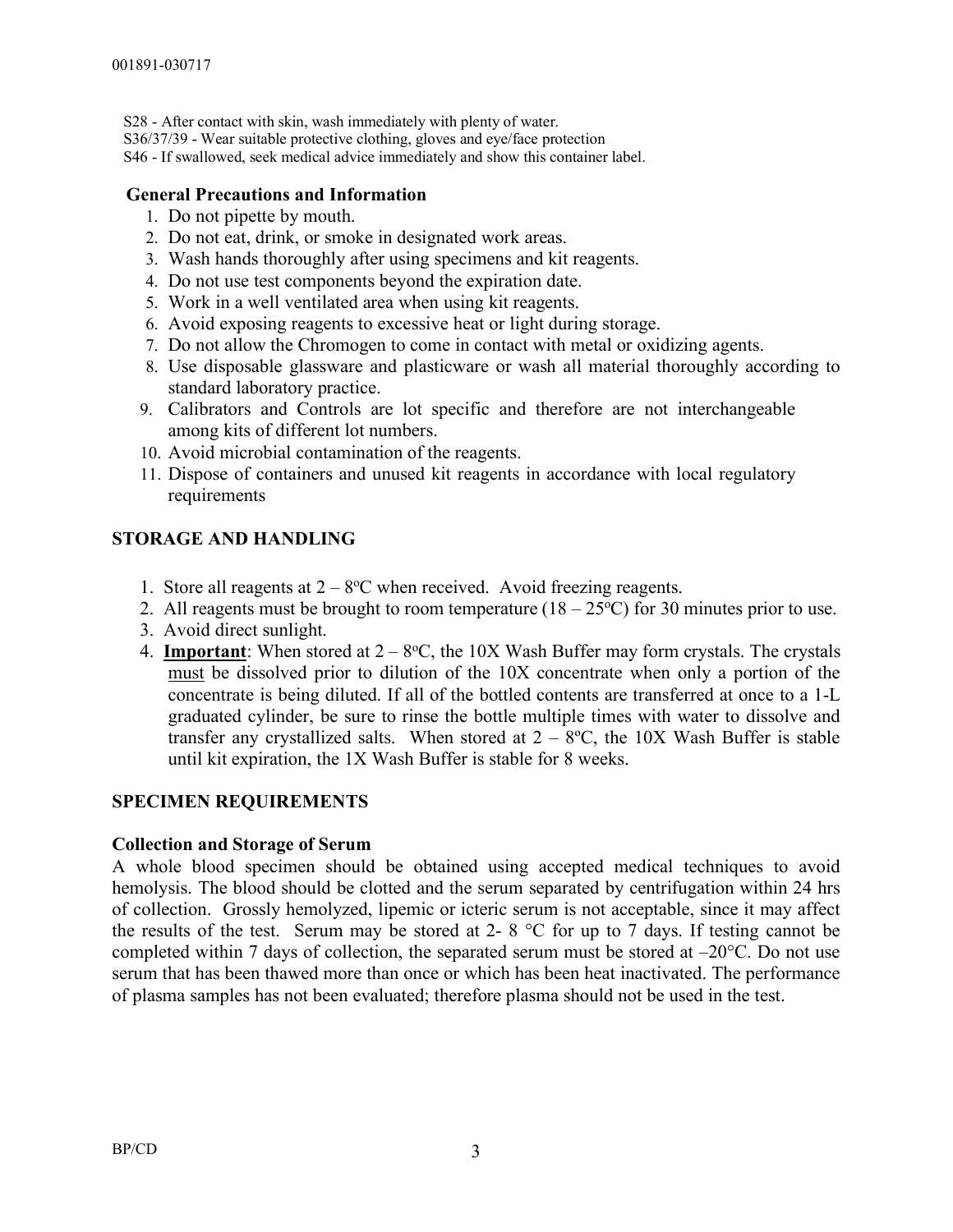## **PROCEDURE**

Before starting the assay, read the product insert carefully. Instructions should be followed exactly as they appear in this kit insert to ensure valid results.

## **Materials Provided**

- 1. **Two plates of antigen coated wells in 96-well plate format:** For single use only**!** All wells are coated with TPO antigen. Wells are printed with the name of the antigen. The unused wells and the frame may be stored and used at a later date. They are returned to their desiccant-containing pouch, which is sealed and stored dry at 2 - 8°C until the expiration date.
- 2. **10X Wash Buffer, 100 mL:** 10X concentrated buffer with preservative.
- 3. **TPO/Thyroglobulin Specimen Diluent 2x 115 mL**: Buffer with bovine protein and preservative.
- 4. **TPO Calibrator, 2x 1.5 mL each:** Calibrators contain human serum with various concentrations of IgG antibodies to TPO and preservative in stabilizing buffer. See attached Data Sheet for performance characteristics.
- 5. **Positive Control, 0.35 mL:** Human serum containing IgG antibodies to TPO and preservative in stabilizing buffer. See attached Data Sheet for performance characteristics.
- 6. **Negative Control, 0.35 mL:** Human serum without IgG antibodies to TPO and preservative in stabilizing buffer. See attached Data Sheet for performance characteristics.
- 7. **Anti-TPO Enzyme Conjugate, 27 mL:** Goat anti-human IgG (Fcg specific) conjugated with horseradish peroxidase, with preservative in stabilizing buffer and green dye.
- 8. **Chromogen, 27 mL:** 3,3'5,5' tetramethybenzidine (TMB) in buffer with hydrogen peroxide.
- 9. **Stop Reagent, 27 mL:** 2 mol/L phosphoric acid.
- 10. **Re-sealable pouch**.

## **Materials required but not provided**

- **1.** Calibrated precision micropipettes with disposable plastic tips that deliver 5  $\mu$ L, 100 µL and 1 mL.
- 2. Calibrated adjustable multichannel pipettes (8- or 12-channel).
- 3. Disposable Pipette tips.
- 4. Microtubes, polypropylene (dilution tubes or cluster tubes) with a rack of 96-well format.
- 5. Timer.
- 6. Pipettes (1 mL, 5 mL, and 10 mL).
- 7. Pipette reagent reservoirs (to accommodate multichannel pipettes).
- 8. Deionized or distilled water.
- 9. Single (450 nm) or dual (450 nm test, 620-690 nm reference) wavelength spectrophotometer (ELISA plate reader) for 96-well microtiter plates.
- 10. Clean wash bottle and automated plate washer (optional).

## **Reagent preparation:**

## **1. Coated Wells**

A suggested plate arrangement of wells is shown on the attached Data Sheet. The entire plate or strip (or strips) may be employed, or individual wells may be used as desired.

## **2. Wash Solution**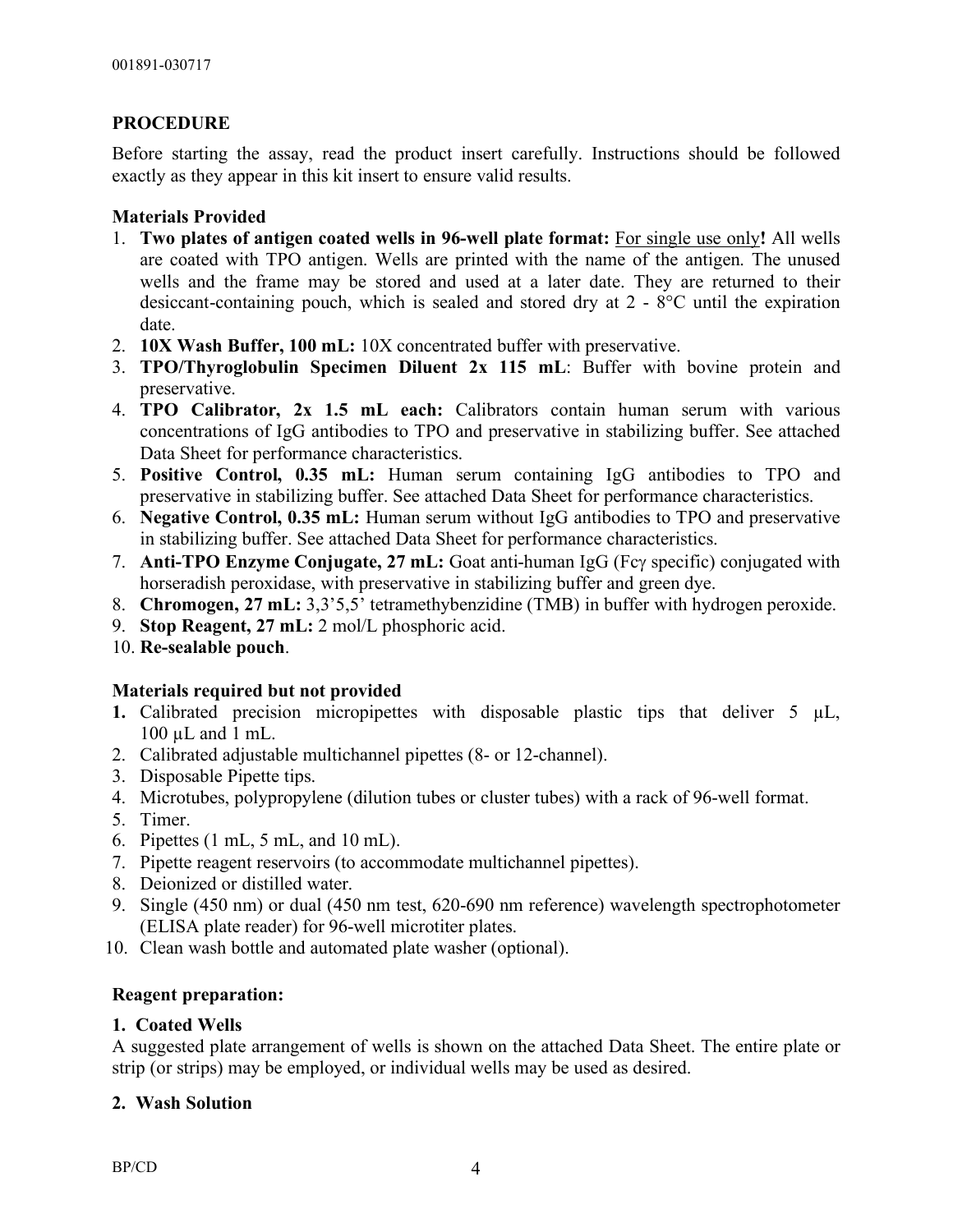The 10X Wash Buffer must be diluted 1:10 with deionized or distilled water prior to use. Prepare 1X Wash Buffer by pouring the contents of the 10X Wash Buffer into a clean one liter volumetric container. Rinse the bottle with deionized or distilled water to remove residual buffer and redissolve any existing crystals. Add the rinse to the one liter container. Add deionized or distilled water until a total volume of 1.0 L is reached; mix thoroughly. Diluted Wash Buffer is stable for 8 weeks at 2 - 8 °C.

## **3. Specimens, Positive Control**, **Negative Control**

Specimens and Controls must be diluted 1:201 in the provided TPO/Thyroglobulin Specimen Diluent prior to being tested. Use high accuracy pipettes. For example, pipette 5 µL of serum into 1 mL of specimen diluent. Discard any unused diluted Specimens and Controls after the test procedure is completed.

## **4. Calibrator**

Calibrators are provided pre-diluted, ready to use.

## **Assay Procedure**

- 1. Allow all reagents and patient sera to equilibrate to room temperature prior to use (18 25°C). Plates should equilibrate to room temperature in their sealed foil pouch to prevent condensation.
- 2. Mark the position of the samples (i.e., Calibrator, Positive Control, Negative Control, Specimen Diluent Blank, and Specimens) on a worksheet, and arrange dilution tubes accordingly in a rack. A suggested plate arrangement is shown on attached Data Sheet.
- 3. Determine the number of wells needed. The remaining unused wells should be returned and resealed in the pouch with desiccant for later use.
- 4. Dispense 1 mL of TPO/Thyroglobulin Specimen Diluent into each dilution tube.
- 5. Dilute all serum Specimens and Controls 1:201 (e.g. add 5 µL of serum to 1 mL TPO/Thyroglobulin Specimen Diluent) and mix well. Do not dilute Calibrator.
- 6. Pipette 100 µL of the Calibrator, diluted samples, Specimen Diluent Blank, and diluted Controls into the appropriate wells. For best results pipette all materials within 5 minutes from the start of the assay. This step is facilitated by the use of multichannel pipettes.
- 7. Incubate the plate for 30 35 minutes at room temperature  $(18 25 \degree C)$ .
- 8. Aspirate or decant the contents of the wells and wash the plate 3 times with 300 µL of 1X Wash Buffer. An automated plate washer may be used for this step. Remove all residual liquid from the wells by inverting and blotting the plate on absorbent paper.
- 9. Immediately pipette 100 µL of IgG Enzyme Conjugate into the wells.
- 10. Incubate plate(s) for 30 35 minutes at room temperature (18 25 °C).
- 11. Aspirate or decant Enzyme Conjugate from all wells and wash the plate as in Step 8 above.
- 12. Immediately dispense 100  $\mu$ L of Chromogen into each well. Incubate the plate(s) for 15( $\pm$ 1) min. at room temperature  $(18 - 25 \degree C)$ .
- 13. Pipette 100 µL of Stop Reagent into each well and mix by gently tapping the side of the plate. The blue color changes to yellow.
- 14. Determine the absorbance of each well at 450 nm using a single or dual wavelength spectrophotometer (ELISA plate reader). Absorbance values should be read within 30 minutes of completing the assay. For a dual wavelength spectrophotometer, set test wavelength at 450 nm with the reference between 620 and 690 nm.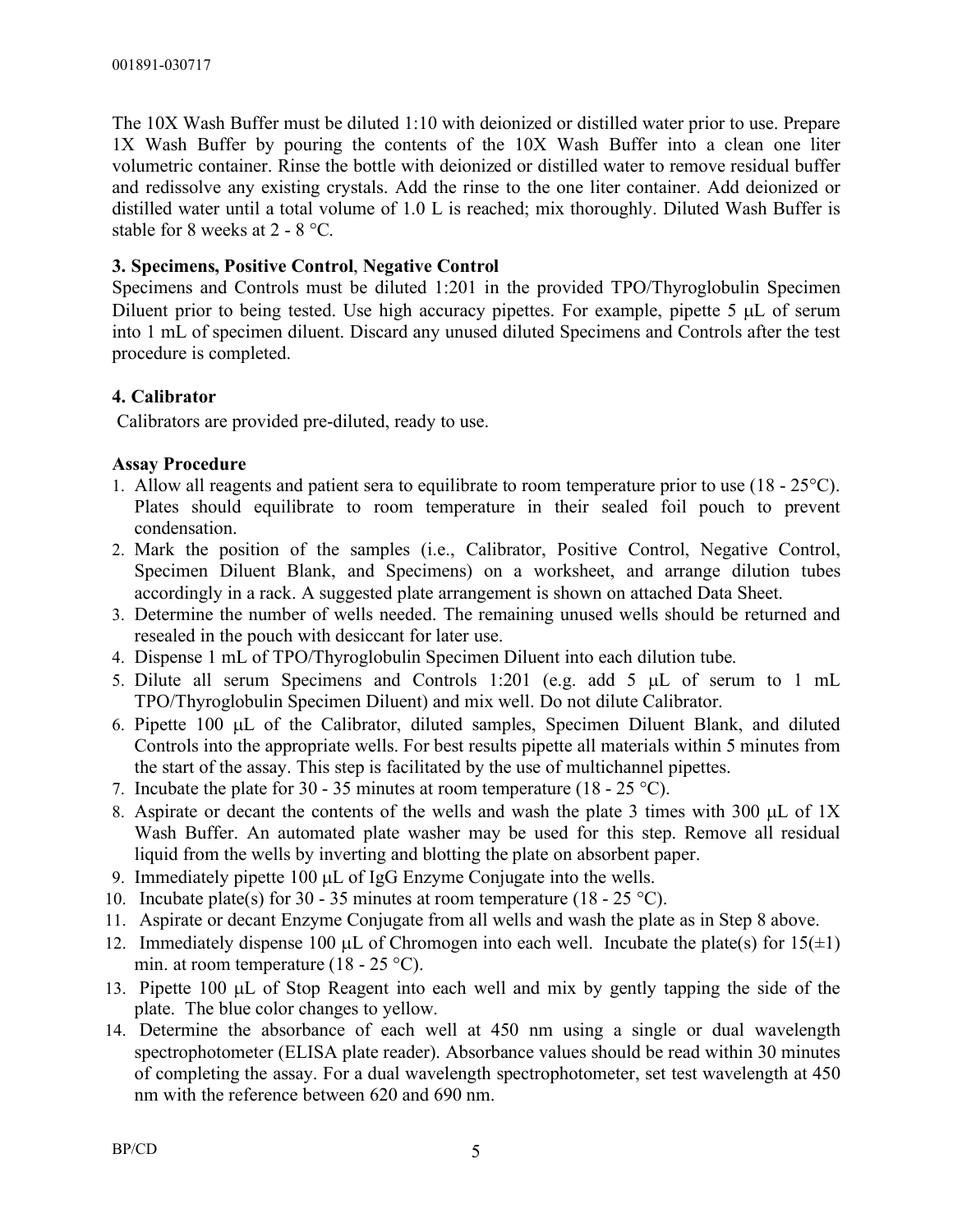#### **Procedural Notes**

#### **1. Storage**

Place unused strips in the open metallized pouch (with desiccant) for light protection and place this assembly into the provided re-sealable pouch and store at 2-8 °C.

#### **2. Pipetting**

To avoid cross-contamination and sample carryover, pipette the Calibrator, Positive Control, Negative Control, Specimen Diluent Blank, and Specimens using separate pipette tips. A multichannel pipette may be used to pipette the Enzyme Conjugate, Wash Solution, Chromogen, and Stop Reagent.

#### **3. Washing**

Each column of wells may be washed using a multi-channel pipette. The wells may be aspirated using an appropriate vacuum apparatus, fitted with a Pasteur pipette, or their contents may be dumped into a disposal container. Alternatively, commercial semi-automated washing systems may be used. When using either washing technique, the plate should be inverted and blotted against absorbent paper after the last wash. Use reagent grade water only (CAP type 1 or USP grade) for preparing the 1X Wash Buffer.

#### **4. Measurement of Absorbance Values**

Absorbance values should be measured within 30 minutes after completion of the assay.

#### **RESULTS**

#### **Calculation of Results**

Most ELISA readers are computer compatible and data may be calculated with the help of computer programs. Check periodically that the program chosen yields the same results as obtained by manual calculations.

The specific absorbance (net absorbance values) for samples, Calibrator and Controls are calculated by subtracting the absorbance value of Specimen Diluent Blank from the absorbance value of the corresponding well.

EXAMPLE:

Absorbance for Specimen Diluent Blank = 0.050

Absorbance for Specimen well  $= 1.150$ 

Net absorbance for the Specimen is  $1.150 - 0.50 = 1.100$ 

**Note:** If the absorbance value of Specimen Diluent **B**lank is higher than that of the Specimen, the net absorbance should be considered zero.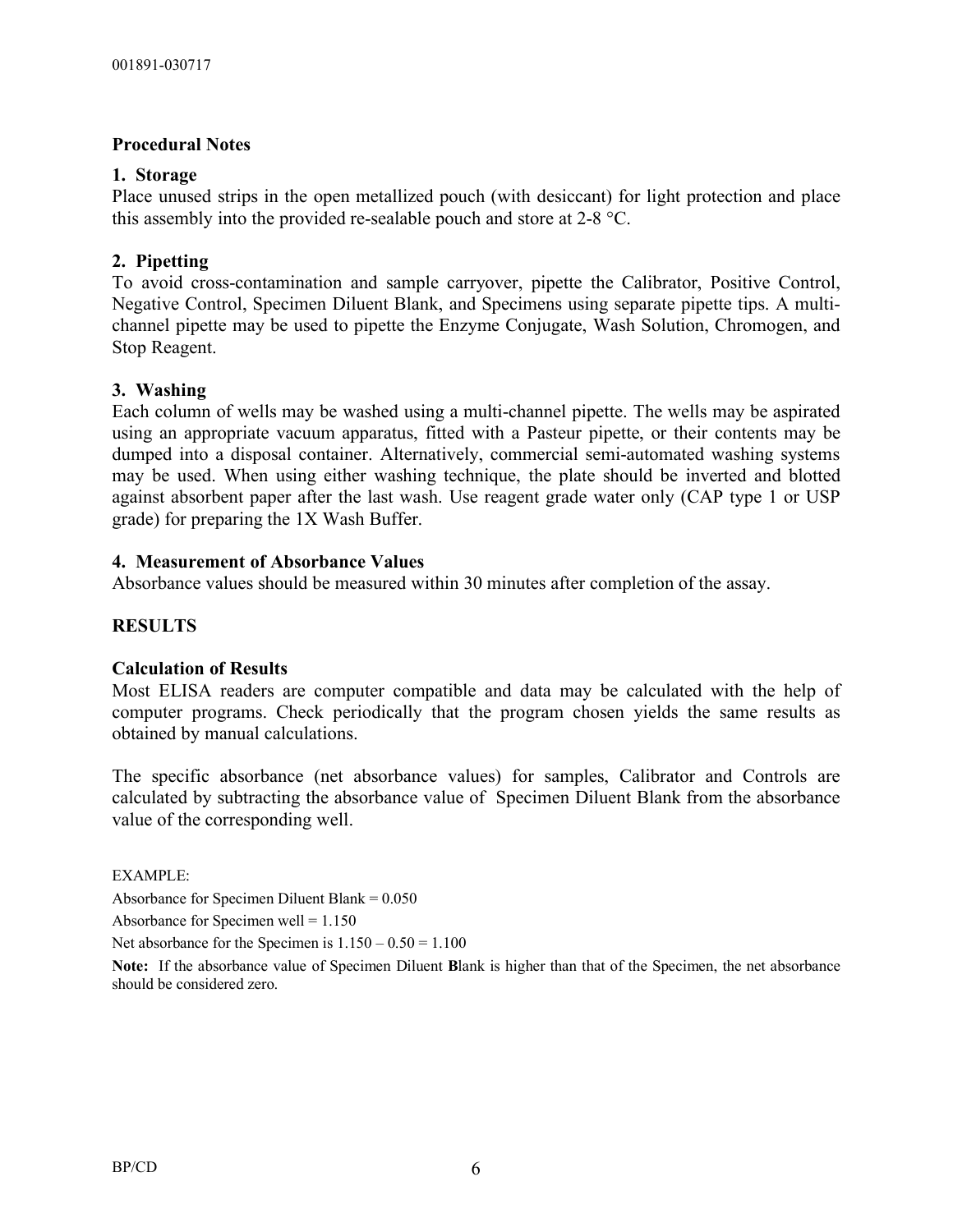Antibody activity is calculated as follows:

| Conversion Factor $=$ | Units/mL value of TPO Calibrator            |  |
|-----------------------|---------------------------------------------|--|
|                       | Net absorbance (OD) value of TPO Calibrator |  |

Antibody Units/mL in Specimen = Conversion Factor x Net absorbance value of Specimen

## **Interpretation**

Reference range/negative: 0-5 U/mL Equivocal range: 6-8 U/mL Positive:  $\geq 9$  U/mL

The above ranges are suggested values only. The reference range should be validated by each laboratory to reflect the characteristics of the population they serve. When the results are equivocal it is recommended to report them as equivocal, and repeat the test 3-6 months later.

## **QUALITY CONTROL**

## **1. Positive and Negative Controls**

Positive and Negative Controls should be run in each assay. The Controls should be tested as unknowns. The Positive and Negative Control values should fall within the ranges provided on the enclosed lot specific Data Sheet. If the values are not in agreement with those on the Data Sheet, the assay is not valid and the results should not be reported.

## **LIMITATIONS OF THE PROCEDURE**

- 1. The Positive Control and the Calibrator for a specific antibody may contain other antibodies, i.e. they may not be monospecific.
- 2. The **TheraTest EL-Anti-TPO™** assay should not be performed on grossly hemolyzed, lipemic, icteric or microbially contaminated samples. The effect of hemolysis, lipemia, and icterus has not been evaluated with this assay.
- 3. This method has been tested using serum samples only. The performance using other types of specimens has not been determined.
- 4. Diagnosis should not be made solely on the basis of a positive test result. The results must be interpreted in conjunction with all clinical information and laboratory data available to the physician (i.e. history, physical exam, and other diagnostic procedures).
- 5. This assay has not been evaluated on a pediatric population.
- 6. Equivocal results are suggested to be repeated 3-6 month later, in conjunction with thyroid function tests.
- 7. If the absorbance value of the Specimen exceeds the linear range of the reader, the result should be reported as  $>$  U/mL (of the upper limit of the linear range). If endpoint result is desired, the Specimen should be pre-diluted (example: 1:10) with the provided TPO/Thyroglobulin Specimen Diluent, and the Specimen should be retested. The retest result should be multiplied by the pre-assay dilution factor (for example, if the Specimen was prediluted 1:10, the units obtained should be multiply by 10). There is no linear relationship between the dilution factor and the obtained unit values.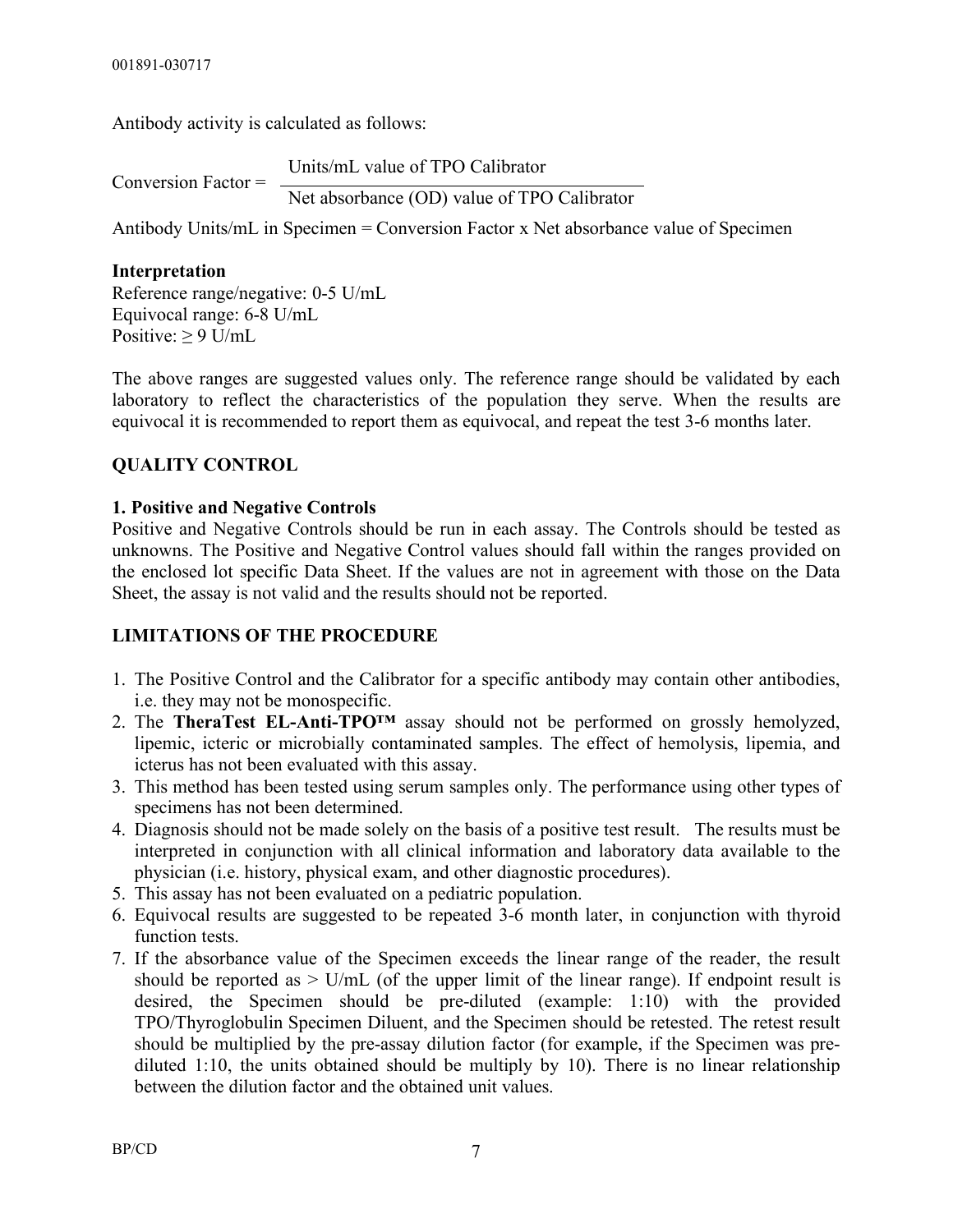## **EXPECTED VALUES**

Anti-TPO antibodies are present in ~95% of patients with Hashimoto's thyroiditis and silent thyroiditis, and are also present in  $\sim 85\%$  of patients with Graves' disease (1, 2). The expected value in the normal population is negative. However, anti-TPO antibodies are relatively frequent (10-12%) in the disease free population (3-6). Their occurrence is more common in women than in men, and also in the older population. The presence of anti-TPO antibodies is a risk factor for developing autoimmune thyroid disease (1, 6-8). Autoimmune thyroiditis is more prevalent in subjects with various autoimmune disorders including rheumatoid arthritis, diabetes mellitus, celiac disease, scleroderma, SLE, autoimmune polyglandular syndromes, autoimmune liver diseases, pernicious anemia (2, 7, 9-13).

## **PERFORMANCE CHARACTERISTICS**

## **The Clinical Sensitivity and specificity of this assay has not been assessed.**

## **Comparative studies**

A total of 109 samples were tested by the **TheraTest EL-Anti-TPO™** assay and another commercially available anti-TPO immunoassay. The results are presented in the table below:

|                     |                 | <b>Other Anti-TPO assay</b> |                 |              |
|---------------------|-----------------|-----------------------------|-----------------|--------------|
|                     |                 | <b>Positive</b>             | <b>Negative</b> | <b>Total</b> |
| <b>EL-Anti-TPO™</b> | <b>Positive</b> |                             |                 |              |
|                     | <b>Negative</b> |                             |                 | ג4           |
|                     | Equivocal       |                             |                 |              |
|                     | Total           |                             |                 | 09           |

**TheraTest EL-Anti-TPO™** *versus another anti-TPO immunoassay (n=109)*

#### **Agreement (equivocal results considered as positive):**

Percent Positive Agreement: (64/68)\*100 = 94.1% (95% CI: 85.6% to 98.4%) Percent Negative Agreement: (41/41)\*100 = 100.0% (95% CI: 91.4% to 100.0%) Percent Total Agreement: (105/109)\*100 = 96.3% (95% CI: 90.9%-99.0%)

## **Agreement (equivocal results considered as negative):**

Percent Positive Agreement: (62/68)\*100 = 91.2% (95% CI: 81.8% to 96.7%) Percent Negative Agreement:  $(41/41)^*100 = 100.0\%$  (95% CI: 91.4% to 100.0%) Percent Total Agreement: (103/109)\*100 = 94.5% (95% CI: 88.4%-98.0%)

## **Interference**

Potential interference from autoimmune disease specimens was evaluated in a representative study by testing specimens with known autoantibody positivity. Specimens containing anti-TPO antibodies of 133.6 and 1085.3 IU/mL were spiked with sera containing anti-dsDNA antibodies (450 IU/mL), anti-MPO antibodies (115 U/mL) and anti-CCP antibodies (119 U/mL). Mean absolute recovery is summarized in the table below: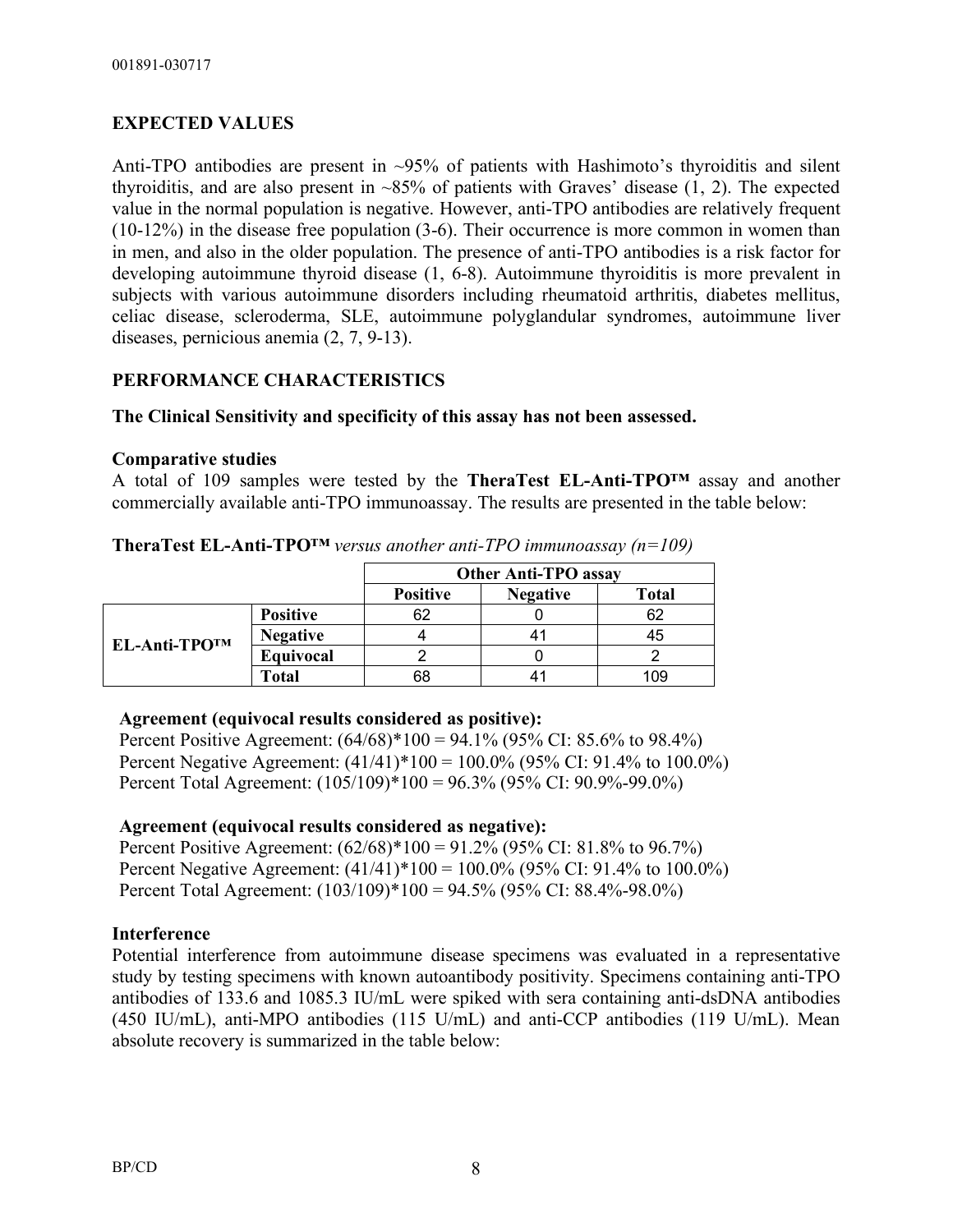| Autoantibody | % Recovery of anti-TPO antibody concentration |
|--------------|-----------------------------------------------|
| Anti-dsDNA   | $943 - 1055$                                  |
| Anti-MPO     | 100.6-102.7                                   |
| Anti-CCP     | $903 - 1010$                                  |

#### **Precision**

Two specimens with different levels of reactivity were tested 20 times within the same respective assay (within-run precision/repeatability) and 20 different times in one or two runs per day (between-run/total precision). The obtained precision results are presented in the following table:

| Within-run precision/repeatability |  |               | <b>Between-run/total precision</b> |
|------------------------------------|--|---------------|------------------------------------|
| mean $(U/mL)$                      |  | mean $(U/mL)$ |                                    |
|                                    |  |               |                                    |
| 51 Q                               |  |               |                                    |

#### **Limit of detection**

The limit of detection of the **TheraTest EL-Anti-TPO™** assay was calculated to be 1.2 U/mL.

#### **High concentration hook effect**

High dose hook effect is a phenomenon whereby specimens containing extremely high concentration of analyte produce false negative or low values. For the **TheraTest EL-Anti-TPO™** assay no hook effect was observed when samples containing up to approximately 16,000 IU/mL of anti-TPO antibodies were tested.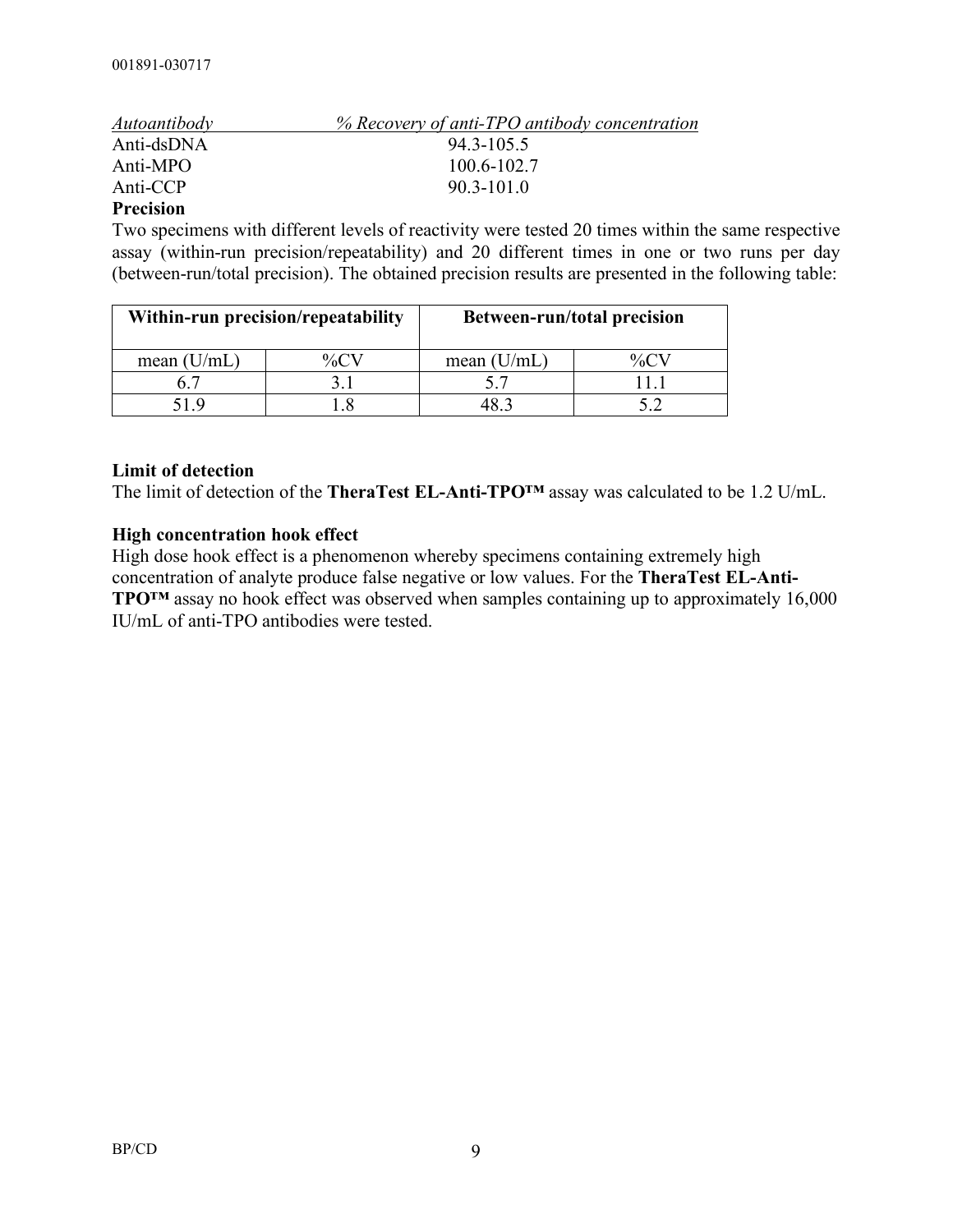## **TROUBLESHOOTING**

| Problem                         | <b>Possible Causes</b>                                                                                                                                                                                                   | <b>Solution</b>                                                                                                                                                                                                                                                                                                                |
|---------------------------------|--------------------------------------------------------------------------------------------------------------------------------------------------------------------------------------------------------------------------|--------------------------------------------------------------------------------------------------------------------------------------------------------------------------------------------------------------------------------------------------------------------------------------------------------------------------------|
| Control values<br>out of range. | 1. Incorrect temperature, timing or<br>pipetting; reagents not mixed.                                                                                                                                                    | 1. Check that temperature was correct. Check<br>that time was correct. See "Poor Precision"<br>(below) No. 2-4. Repeat test.                                                                                                                                                                                                   |
|                                 | 2. Cross-contamination of controls.<br>3. Improper dilution.                                                                                                                                                             | 2. Pipette carefully.<br>3. Repeat test.                                                                                                                                                                                                                                                                                       |
|                                 | 4. Optical pathway not clean.                                                                                                                                                                                            | 4. Check for moisture or dirt. Wipe bottom and<br>reread.                                                                                                                                                                                                                                                                      |
|                                 | 5. Wavelength of filter incorrect.                                                                                                                                                                                       | 5. Change filter to $450 \pm 5$ nm.                                                                                                                                                                                                                                                                                            |
| All test results<br>negative.   | 1. One or more reagents not added,<br>or added in wrong sequence.<br>2. Improper dilution of wash buffer.<br>3. Antigen coated plate inactive.                                                                           | 1. Recheck procedure. Check for unused<br>solutions. Repeat test.<br>2. Repeat test.<br>3. Check for obvious moisture in unused wells.<br>Rerun test with controls only for activity.                                                                                                                                          |
| All test results<br>yellow.     | 1. Contaminated chromogen.                                                                                                                                                                                               | 1. Check absorbance of unused chromogen.                                                                                                                                                                                                                                                                                       |
| Scattered<br>false positives    | 2. Contaminated buffers/reagents.<br>3. 1X Wash Buffer contaminated.                                                                                                                                                     | 2. Check all solutions for turbidity.<br>3. Use clean container. Check quality of water<br>used to prepare buffer.                                                                                                                                                                                                             |
|                                 | 4. Improper dilution of serum.<br>5. Contaminated pipette                                                                                                                                                                | 4. Repeat test.<br>5. Use felt-plugged tips for chromogen                                                                                                                                                                                                                                                                      |
| Poor precision.                 | 1. Pipettor delivery CV greater than<br>$5\%$ .<br>2. Serum or reagents not mixed<br>sufficiently; reagents not at room                                                                                                  | 1. Check calibration of pipettor. Use<br>reproducible technique.<br>2. Mix all reagents gently but thoroughly and<br>equilibrate to room temperature.                                                                                                                                                                          |
|                                 | temperature prior to addition.<br>3. Reagent addition taking too long;<br>inconsistency in timing intervals, air<br>bubbles.<br>4. Air currents blowing over plate<br>during incubations.                                | 3. Develop consistent uniform technique and<br>avoid splashing or use multi-channel device<br>or autodispenser to decrease time.<br>4. Cover plate or place in chamber.                                                                                                                                                        |
|                                 | 5. Optical pathway not clean.<br>6. Instrument not equilibrated<br>before readings were taken.<br>7. Washing not consistent; trapped<br>bubbles; liquid left in wells at end<br>of wash cycle.<br>8. Improper pipetting. | 5. Wipe bottom of plate with soft tissue. Check<br>instrument light source and detector for dirt.<br>6. Check instrument manual for warm up<br>procedure.<br>7. Use only acceptable washing devices.<br>Lengthen timing delay on washing devices.<br>Check that all wells are filled.<br>8. Avoid air bubbles in pipette tips. |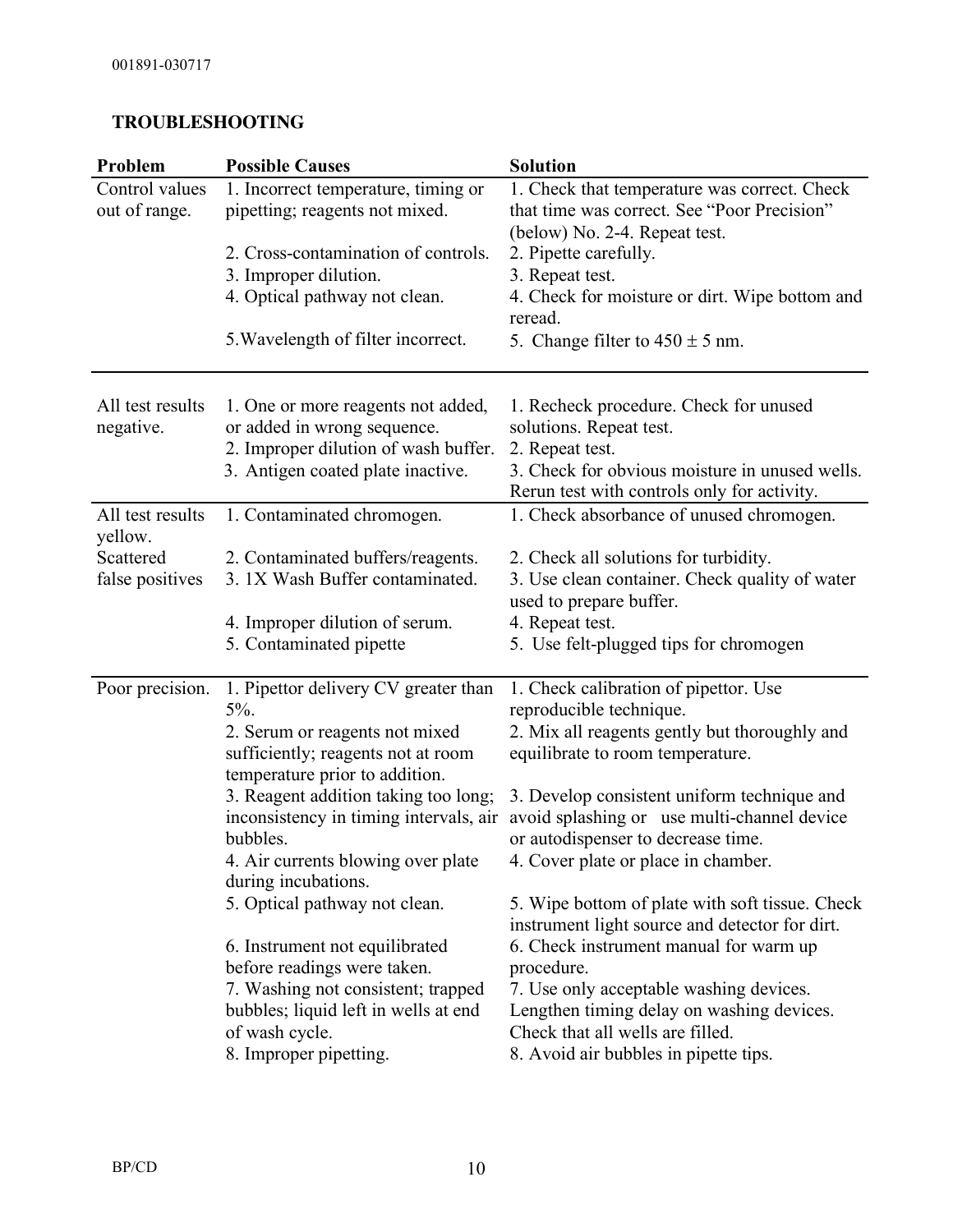#### **REFERENCES**

- 1. Baloch Z, Carayon P, Conte-Devolx B, Demers LM, Feldt-Rasmussen U, Henry JF, LiVosli VA, Niccoli-Sire P, John R, Ruf J, Smyth PP, Spencer CA, Stockigt JR; Guidelines Committee, National Academy of Clinical Biochemistry. Laboratory medicine practice guidelines. Laboratory support for the diagnosis and monitoring of thyroid disease. Thyroid. 2003 Jan;13(1):3-126
- 2. Fatourechi V. Demystifying autoimmune thyroid disease. Which disorders require treatment? Postgrad Med. 2000;107(1):127-34.
- 3. Bjoro T, Holmen J, Kruger O, Midthjell K, Hunstad K, Schreiner T, Sandnes L, Brochmann H. Prevalence of thyroid disease, thyroid dysfunction and thyroid peroxidase antibodies in a large, unselected population. The Health Study of Nord-Trondelag (HUNT). Eur J Endocrinol. 2000;143(5):639-47.
- 4. O'Leary PC, Feddema PH, Michelangeli VP, Leedman PJ, Chew GT, Knuiman M, Kaye J, Walsh JP. Investigations of thyroid hormones and antibodies based on a community health survey: the Busselton thyroid study. Clin Endocrinol (Oxf). 2006;64(1):97-104.
- 5. Hollowell JG, Staehling NW, Flanders WD, Hannon WH, Gunter EW, Spencer CA, Braverman LE. Serum TSH, T(4), and thyroid antibodies in the United States population (1988 to 1994): National Health and Nutrition Examination Survey (NHANES III). J Clin Endocrinol Metab. 2002;87(2):489-99.
- 6. Vanderpump MPJ, Tunbridge WMG, French JM, Appleton D, Bates D, Rodgers H et al. The incidence of thyroid disorders in the community; a twenty year follow up of the Whickham survey. Clin Endocrinol 1995;43:55-68.
- 7. Maugendre D, Guilhem I, Karacatsanis C, Poirier JY, Leguerrier AM, Lorcy Y, Derrien C, Sonnet E, Massart C. Anti-TPO antibodies and screening of thyroid dysfunction in type 1 diabetic patients. Ann Endocrinol. 2000;61(6):524-530.
- 8. Premawardhana LD, Parkes AB, John R, Harris B, Lazarus JH. Thyroid peroxidase antibodies in early pregnancy: utility for prediction of postpartum thyroid dysfunction and implications for screening. Thyroid. 2004;14(8):610-5.
- 9. Velluzzi F, Caradonna A, Boy MF, Pinna MA, Cabula R, Lai MA, Piras E, Corda G, Mossa P, Atzeni F, Loviselli A, Usai P, Mariotti S. Thyroid and celiac disease: clinical, serological, and echographic study. Am J Gastroenterol. 1998;93(6):976-9.
- 10. Shiroky JB, Cohen M, Ballachey ML, Neville C. Thyroid dysfunction in rheumatoid arthritis: a controlled prospective survey. Ann Rheum Dis. 1993;52(6):454-6.
- 11. D'Arbonneau F, Ansart S, Le Berre R, Dueymes M, Youinou P, Pennec YL. Thyroid dysfunction in primary Sjogren's syndrome: a long-term followup study. Arthritis Rheum. 2003;49(6):804-9.
- 12. Del Puente A, Savastano S, Nuzzo V, Esposito A, Lupoli G. High prevalence of thyroid autoantibodies in newly diagnosed rheumatoid arthritis patients. Clin Exp Rheumatol. 2003;21(1):137.
- 13. Dessein PH, Joffe BI, Stanwix AE. Subclinical hypothyroidism is associated with insulin resistance in rheumatoid arthritis. Thyroid. 2004;14(6):443-6.
- 14. Garner RC. Testing of some benzidine analogues for microsomal activation to bacterial mutagens. Cancer Lett 1975, 1:39-42.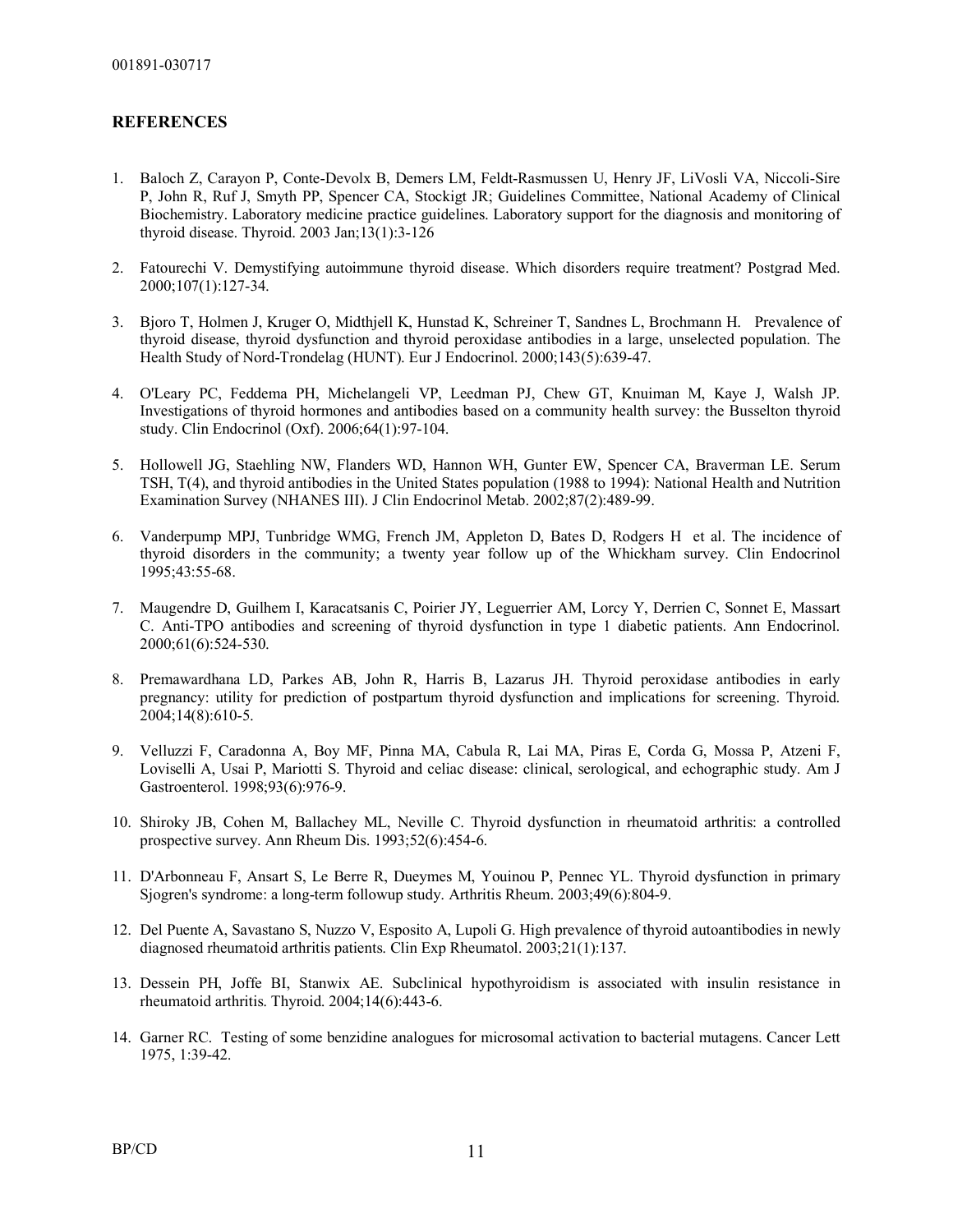

(GB)(USA)(CDN) Expiry date (D)(A)(B)(CH) Verfallsdatum (F)(B)(CH)(CDN) Date de péremption (I)(CH) Data di scadenza (E) Fecha de caducidad (P) Data de validade (NL) Uiterste gebruiksdatum (DK) Udløbsdato (S) Utgångsdatum

i

(GB)(USA)(CDN) Consult instructions for use (D)(A)(B)(CH) Bitte Gebrauchsanweisung einsehen (F)(B)(CH)(CDN) Consultez la notice d'utilisation (I)(CH) Consultare le istruzioni per l'uso (E) Consulte las instrucciones de utilización (P) Consulte as instruções de utilização (NL) Raadpleeg de gebruikaanwijzing (DK) Se brugsanvisningen (S) Läs anvisningarna före användning

(GB)(USA)(CDN) In Vitro Diagnostic Medical Device (For In Vitro Diagnostic Use) **IVD** (D)(A)(B)(CH) Medizinisches In-vitro-Diagnostikum (zur In-vitro-Diagnostik) (F)(B)(CH)(CDN) Dispositif médical de diagnostic in vitro (Pour usage diagnostique in vitro) (I)(CH) Dispositivo medico per diagnostica in vitro (per uso diagnostico in vitro) (E) Dispositivo médico de diagnóstico in vitro (para uso diagnóstico in vitro) (P) Dispositivo médico para diagnóstico in vitro (Para utilização de diagnóstico "in vitro") (NL) Medisch hulpmiddel voor diagnostiek in vitro (Voor diagnostisch gebruik in vitro) (DK) Medicinsk udstyr til in vitro-diagnostik (Udelukkende til in vitro diagnostisk anvendelse) (S) Medicinteknisk produkt avsedd för in vitro-diagnostik (För in vitrodiagnostiskt bruk)

(GB)(USA)(CDN) Lot / Batch Number (D)(A)(B)(CH) Charge / Chargennummer **LOT** (F)(B)(CH)(CDN) Lot / Code du lot (I)(CH) Lotto / Numero lotto (E) Lote / Código de lote (P) Lote / Código do lote (NL) Lot-/Partijnummer (DK) Lot / Batchkode (S) lot / Satskod



(GB)(USA)(CDN) Manufactured by (D)(A)(B)(CH) Hergestellt von (F)(B)(CH)(CDN) Fabriqué par (I)(CH) Prodotto da (E) Fabricado por (P) Fabricado por (NL) Vervaardigd door (DK) Fabrikation af (S) Tillverkad av

(GB)(USA)(CDN) Catalogue Number (D)(A)(B)(CH) Bestell-Nummer (F)(B)(CH)(CDN) **REF** Numéro de référence (I)(CH) Numero di riferimento (E) Número de referencia (P) Número de referência (NL) Referentienummer (DK) Referencenummer (S) Katalognummer



(GB)(USA)(CDN) Store at between (D)(A)(B)(CH) Lagerung bei zwischen (F)(B)(CH)(CDN) Conserver à entre (I)(CH) Conservare a tra (E) Conservar a temp. entre (P) Armazene a entre (NL) Bewaar bij tussen (DK) Opbevares mellem (S) Förvaras vid



(GB)(USA)(CDN) Contains sufficient for x tests (D)(A)(B)(CH) Inhalt ausreichend für x Tests (F)(B)(CH)(CDN) Contient suffisant pour x tests (I)(CH) Contenuto sufficiente per x test (E) Contiene suficiente para x pruebas (P) Contém suficiente para x testes (NL) Bevat voldoende voor x bepalingen (DK) Indeholder tilstrækkeligt til x prøver (S) Innehàllet räcker till x analyser

(GB)(USA)(CDN) Caution, Consult accompanying documents. (D)(A)(B)(CH) Achtung. begleitdokumente beathten. (F)(B)(CH)(CDN) Attention, consulter les documents joints. (I)(CH) Attenzione, consultare la documentazione allegata. (E) Precaucion, consultar la documentacion adjunta. (P) Cuidado, consulte a documentação fornecida. (NL) Let op, raadpleeg bijgeleverde documenpen. (DK) Forsigtig, Læs ledsagende dokunenter. (S) Forsiktig, se vedlagt dokumentasjon.